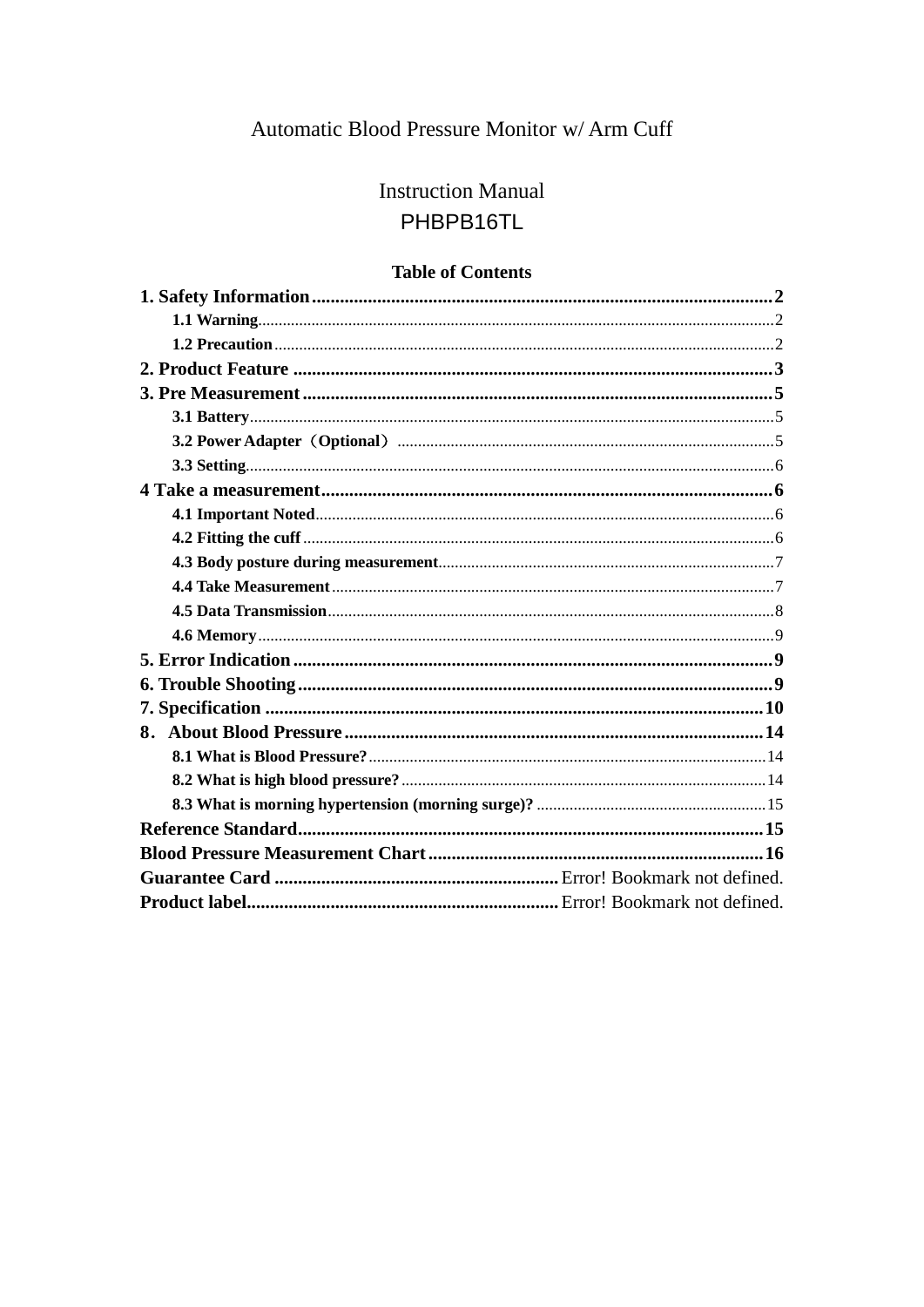#### <span id="page-1-0"></span>1. Safety Information

<span id="page-1-1"></span>

- Self diagnosis and treatment which use measured results may be dangerous. Follow the instructions of your physician or licensed healthcare provider.
- Those who have arrhythmia, diabetes, blood circulation or apoplexy problem, please use under the physician's instruction.
- If cuff inflation doesn't stop, remove the cuff or power off the unit, otherwise, it may result in a hazardous condition.
- This equipment is not suitable for the neonate, infant and who can't communicate or interact independently.
- Do not use the blood pressure monitor for any other purpose except measuring the blood pressure of human body.
- Only take measurement with the manufacturer supplied cuff or AC adapter, or else it will lead to inaccurate results.
- Do not use the blood pressure monitor when you are close proximity to strong static electricity or electromagnetic fields, and avoid using the mobile during measurement.
- Do not use in combination with a hyperbaric oxygen therapy device, or in an environment where combustible gas may be generated.
- Do not install the unit in the following locations:
	- Locations subject to vibration such as ambulances and emergency helicopters.
	- A location where there is gas or flame.
	- A location where there is water or steam.
	- A location where chemicals are stored.
	- A location where the unit may easily fall.
- The common arrhythmia such as atrial premature beats, premature ventricular and atrial fibrillation will lead to inaccurate results or error.
- Measurements or stores need to take into account environment variables, or else it would lead to the inaccurate measurement.
- When using or replacing the AC adapter and batteries, the operator not to touch those parts and the patient simultaneously.
- The battery has positive/negative polarity. If the battery does not connect well to the unit, do not forcibly connect it.
- Do not use Luer lock. If Luer lock connectors are used in the construction of tubing, there is a possibility that they might be inadvertently connected to intravascular fluid systems, allowing air to be pumped into a blood vessel.

#### <span id="page-1-2"></span>**1.2 Precaution**



- Do not attempt to disassemble, repair or modify the blood pressure monitor or hand cuff.
- Avoid high temperature, moisture, dust and direct sunlight.
- Clean the body with soft and clean wet cloth. Do not clean the unit with alcohol and other corrosive liquids.
- Do not wet or cleaning the cuff with water.
- Clean the cuff with soft dry cloth after measurement.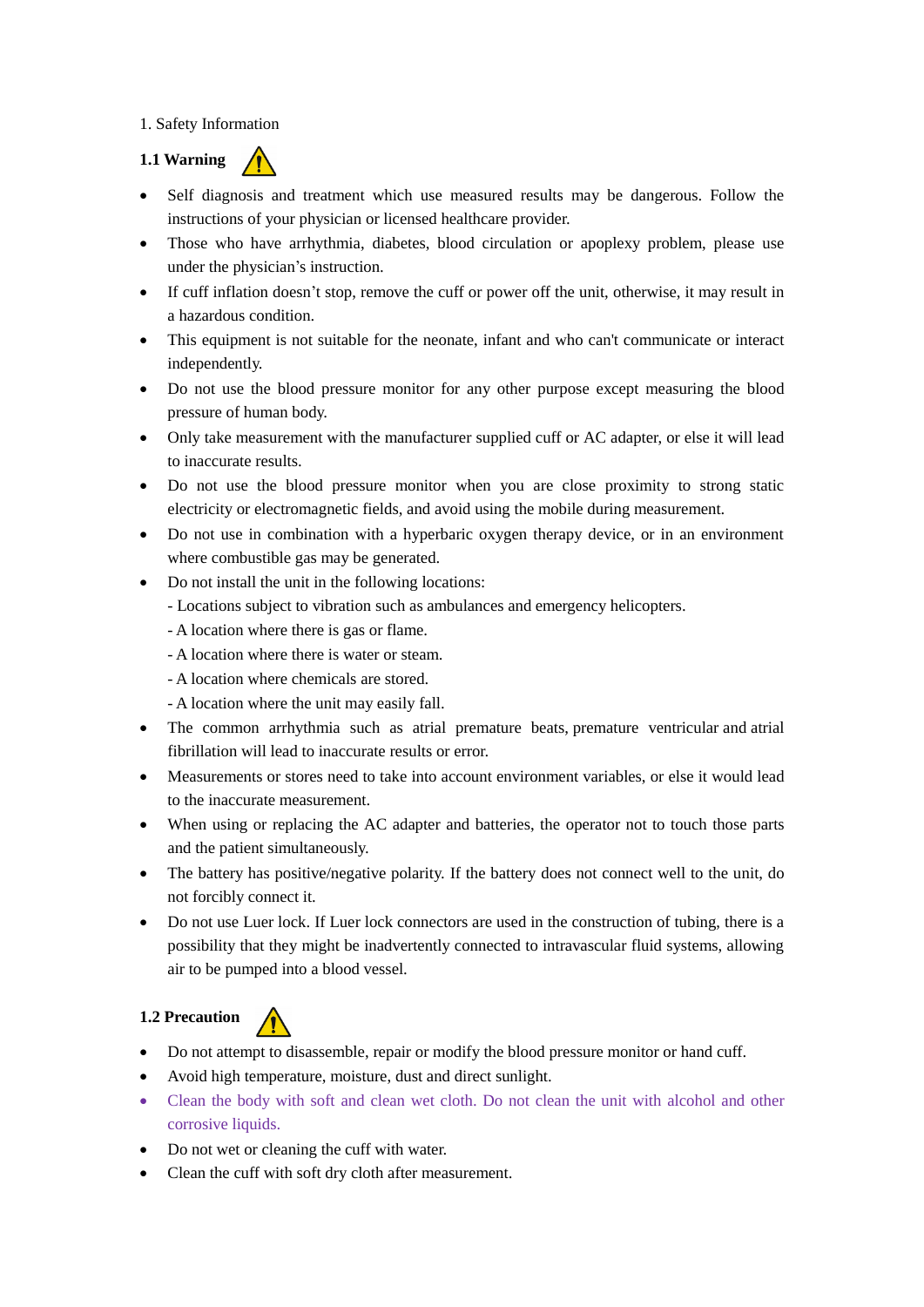- Do not use at extremely high temperature, high humidity, or high altitude. Use only within the required ambient conditions.
- Do not place heavy objects on the AC adapter cable, or allow the unit to sit on the cord.
- Do not plug in or unplug the AC adapter with wet hands.
- Do not drop or expose the device to heavy shock.
- Do not use the unit near large equipment that uses a switching relay for power ON/OFF.
- Remove the batteries if the unit will not use for a long time.
- Clinical testing has not been conducted on newborn infants and pregnant women. Do not use on newborn infants and pregnant women.
- The blood pressure monitor has gone through several trials of testing to ensure the measurement accuracy. The end user should conduct a manufacturer recommended inspection and calibration annually.
- Blood pressure measurements determined with the device are equivalent to those obtained by a trained observer using the cuff/stethoscope auscultatory method, within the limit prescribed by the American National Standard, Manual, electronic or automated sphygmomanometers.
- Keep out of reach of infants, small children, and compromised people who cannot express their consent.
- This product is suitable for use to self- monitoring of blood pressure in home or used by the licensed healthcare personnel in hospital.

**Precaution**!**Please read the enclosed instruction.**

#### <span id="page-2-0"></span>**2. Product Feature**

Scope: Measurement of Human Blood Pressure and Pulse Rate for adults **Body**

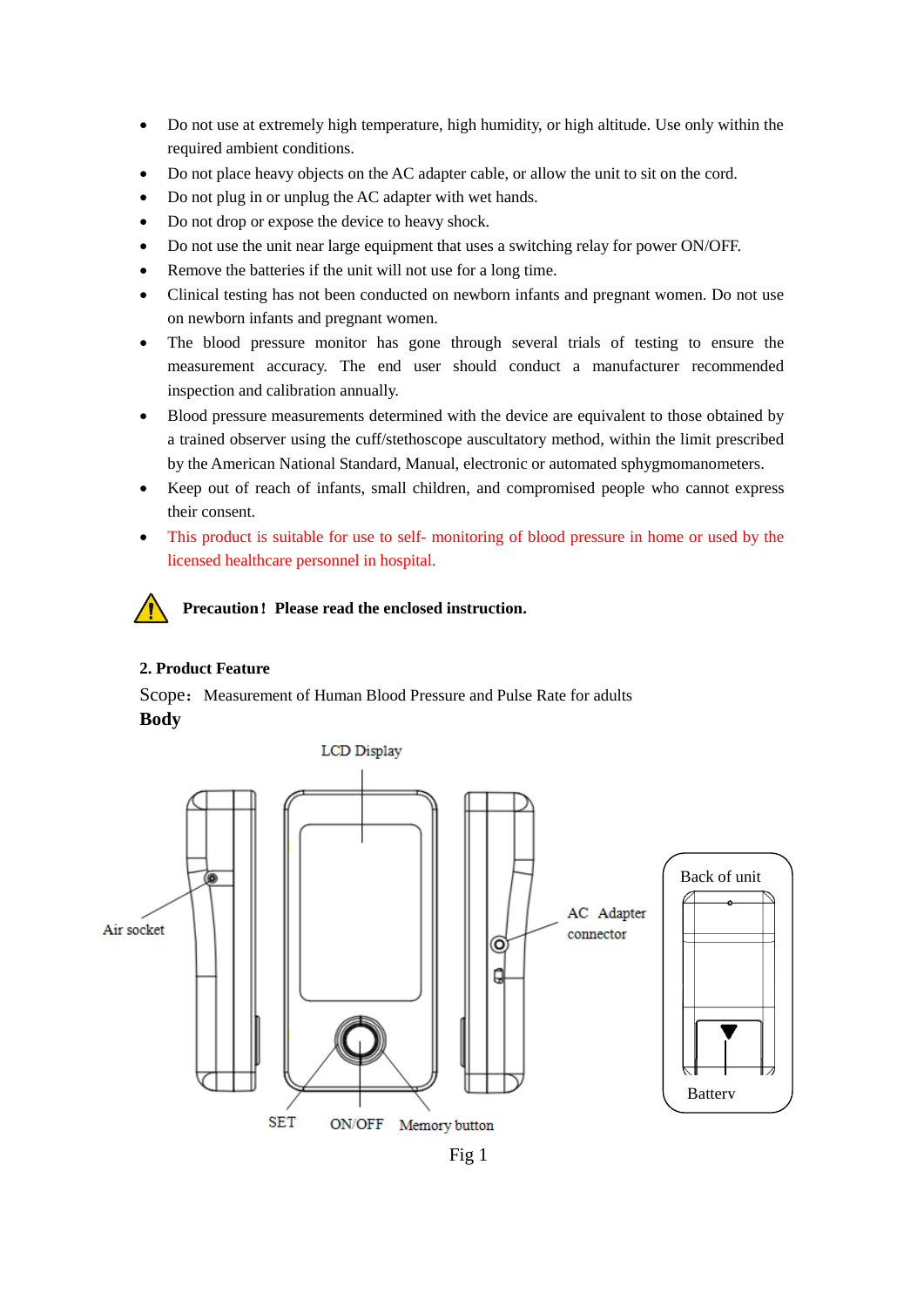## Cuff (Type BF Applied Part)

Model: PHBPB16TL

Applicable Arm Circumference: 8.6" to 14" inches



Note:



Display

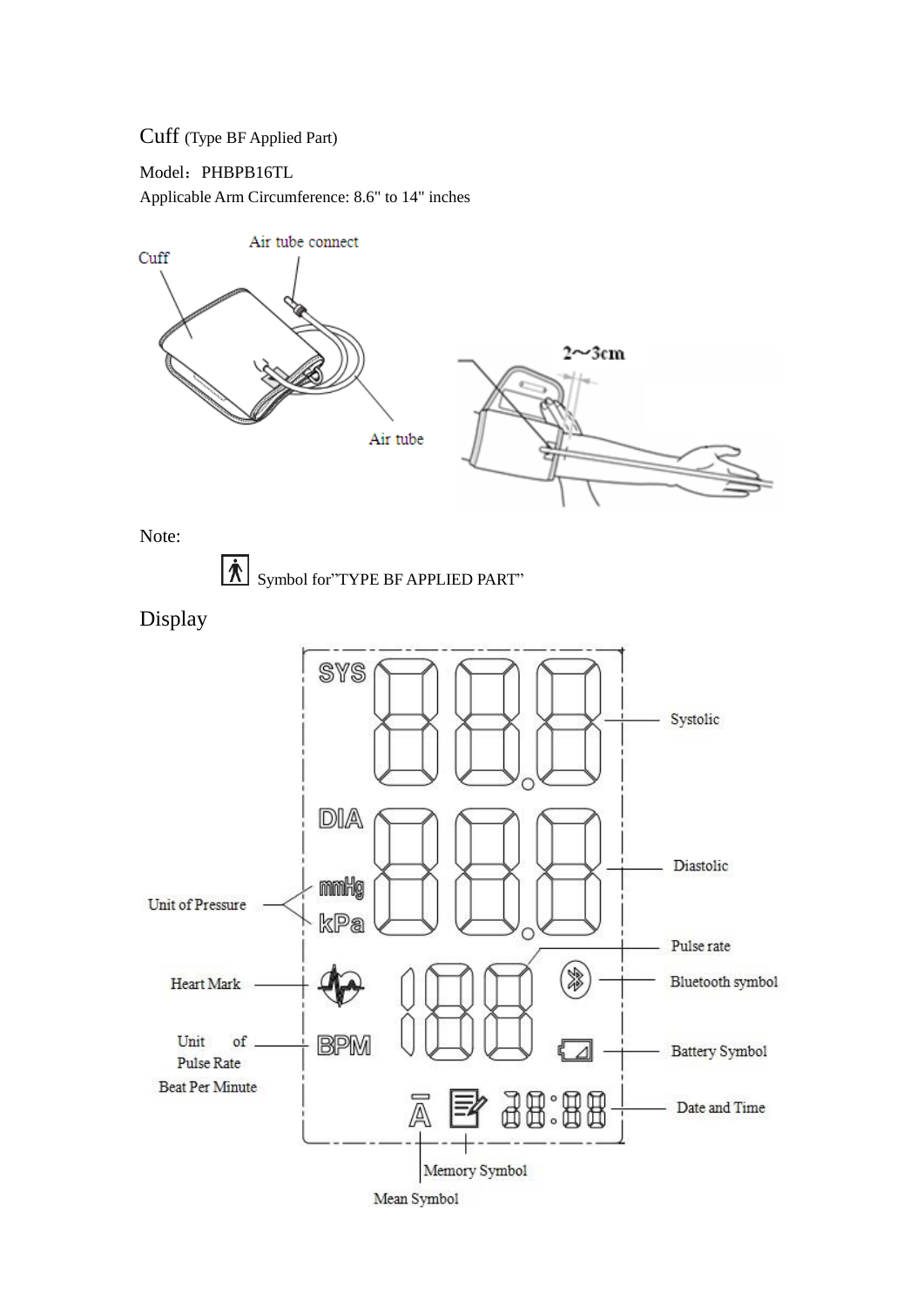## <span id="page-4-0"></span>**3. Pre Measurement**

## <span id="page-4-1"></span>**3.1 Battery**

## **3.1.1 Installation and replacement**

- 1) Remove battery cover
- 2) Load 4 standard AAA alkaline battery as indicated in figure below



Please use the same brand battery and be aware of battery polarity during installation

- Fig 4
- 3) Install back the battery cover
- 4) Replace the battery if low battery icon is displayed
	- If the low battery symbol  $\Box$  is displayed, replace with new batteries, otherwise the unit will not function properly.
	- Use 4 same brand 1.5 Volt AAA alkaline batteries.
	- Do not mix the new and old batteries.
	- Remove the battery if the unit is to remain unused for an extended period.
	- Reset the time and date after battery replacement.

#### **3.1.2 Battery Life**

- Four new LR03 (AAA) batteries will last for approximately 200 measurements, if measurements are taken once a day at room temperature (70°F).
- The batteries enclosed in the package are used for demonstration purpose. It is possible these batteries will therefore not last for 200 measurements.
- The battery life can be confirmed in the bottom right of the display. If the low battery

symbol  $\Box$  is displayed, remaining power is low, replace with new batteries.

## <span id="page-4-2"></span>**3.2 Power Adapter**(**Optional**)

- 1) Connect the AC adapter to the AC adapter connector of the main unit
- 2) Plug the socket into electric outlet.( Fig 5)
	- AC adapter model: UE08WCP-060050SPA
	- Use the correct adapter designed for your local voltage (AC 100~240 V)
	- Do not plug in multiple plugs into same power outlet.
	- Power adapter specification: Input: AC 100~240 V, 50/60Hz, 400mA; Output:  $6.0V = -0.5A$
	- Use the manufacturer power adapter only.
	- Unplug the AC adapter or wires if the device is damaged.
	- Do not touch the AC adapter with wet hand.
	- When operating the unit please do not tangle the power cords.



AC Adapter connector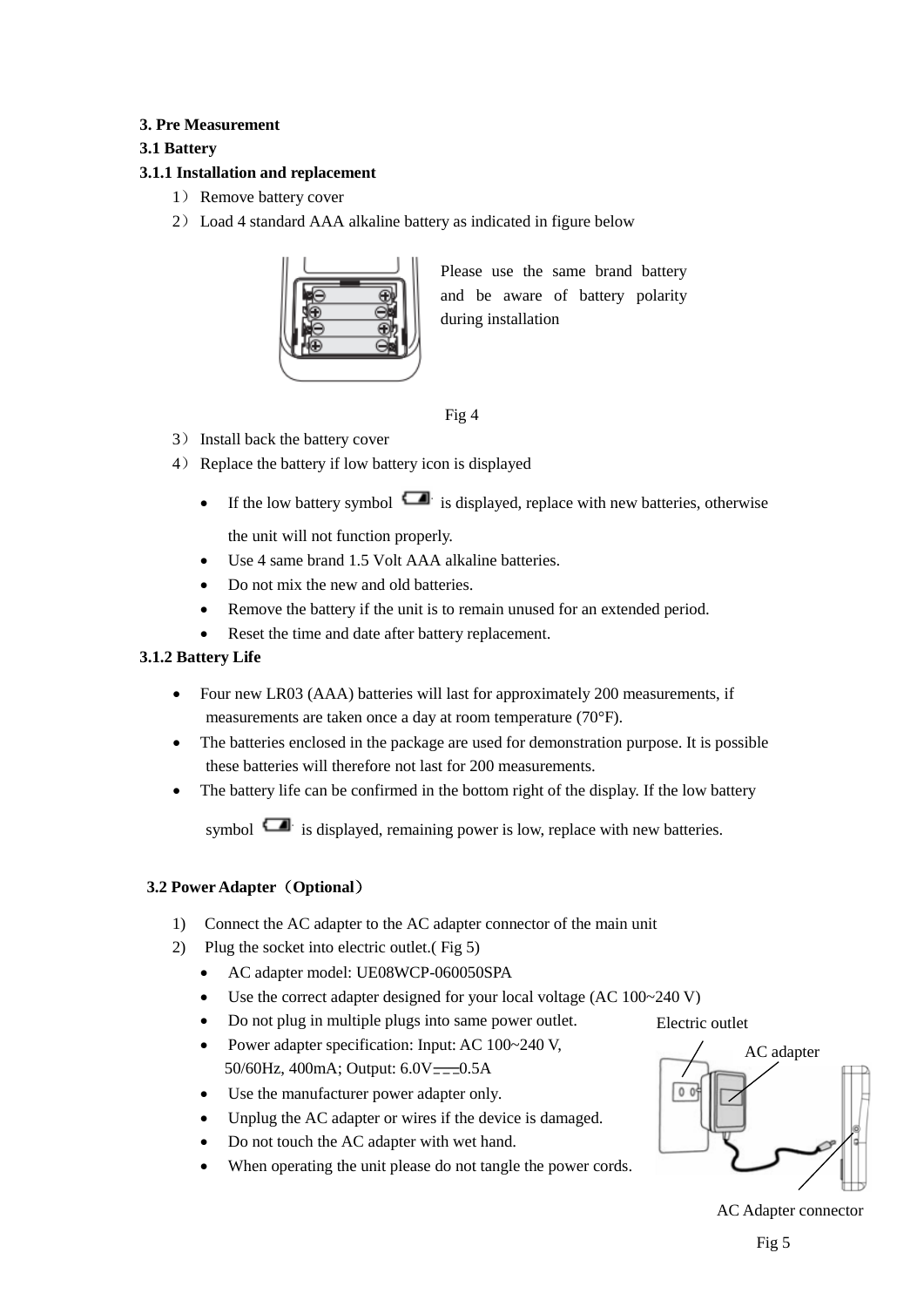## <span id="page-5-0"></span>**3.3 Setting**

- 1) With monitor power off
- 2) Hold the【S】button for 3 seconds, Year digits blinking
- a) Change number ⅰPress the memory button to advance one number ii Hold down the **[M]** memory button, the number will change rapidly
	- b) Enter the two digit of the year number
	- c) Press the 【S】button will proceed to month setting
	- d) Repeat step a) to c) to set month, day, hour and minutes
- 3) Unit Conversion (mmHg to kPa)
	- a) Press the memory button will automatically change the unit conversion either from mmHg or kPa as shown on Fig 6 or Fig 7.
	- b) Complete setting, press Start/Stop button to exit.



#### <span id="page-5-1"></span>**4 Take a measurement**

#### <span id="page-5-2"></span>**4.1 Important Noted**

- Don't eat, drink alcohol, smoke, take a shower or exercise for at least 30 minutes before you take your blood pressure and don't use any medicines that can raise blood pressure.
- Try not to take your blood pressure if you are nervous or upset. If you are nervous, anxious, or agitated your blood pressure will rise.
- Rest for  $5 \sim 10$  minutes before taking a reading. Sit in a comfortable, relaxed position. Don't move around or talk while taking the blood pressure. Leave your legs in one position, breath freely and calmly.
- The blood pressure cuff should fit over about 3/4 of your upper arm. It should easily go around the arm and the Velcro should close tightly.
- If you can, use the same arm for every reading.
- Measuring blood pressure at the same time on different days should give about the same reading (excluding outside influences like exercise).
- Changes in medication or nutritional supplement can alter your result. Please consult your doctor before taking or stopping medications or supplement.

#### <span id="page-5-3"></span>**4.2 Fitting the cuff**

- 1) Plug in the air tube connector into the main unit
- 2) Wrap the cuff around the upper left arm or upper right arm.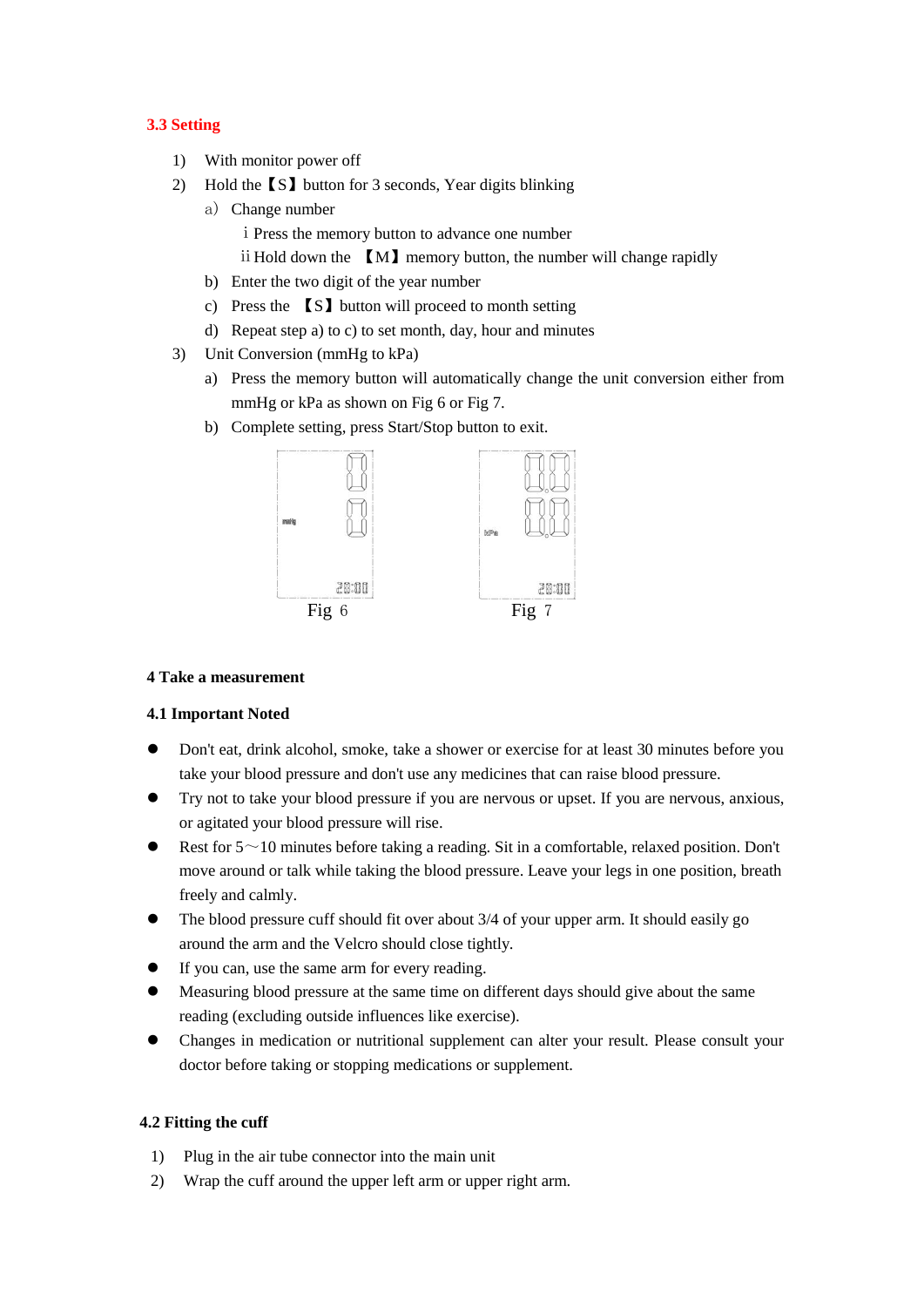3) Tighten the cuff around the arm, make sure the cuff is approximately  $2 \sim 3$ cm ( $1 \sim 2$  inches) above the elbow. (Fig  $8$ )





- 4) Make sure cuff air tube outlet is facing your finger. Do not over tighten. Approximate one finger should be able to fit underneath the cuff after tightening.
- 5) Relax, place the elbow on the desk with palm facing up; the cuff should be level with your heart. If the cuff doesn't fit your arm, the reading accuracy may be affected.
- Do not bend with the cuff or the air tube.
- To detach the cuff, unplug the air tube connector from the main unit
- Do not inflate prior fitting the cuff.
- Change the cuff, if it there is a leakage or if the cuff is not working properly.
- Only use the manufacturer cuff to ensure the measurement accuracy

#### <span id="page-6-0"></span>**4.3 Body posture during measurement**

Relax, place the elbow on the desk with palm facing up; cuff should be at the heart level (Fig 9). The reading accuracy may be affected if the cuff is not fitted properly. The arm should be at the same level of your heart. If your arm is too low, your reading will be too high. If your arm is too high, your reading will be too low.



Fig 9

#### <span id="page-6-1"></span>**4.4 Take Measurement**

After installing the batteries and wearing the cuff, the unit is ready for measurement:

- 1) For the most accurate result please relax, do not smoke, take deep breath, speak loudly or move around during the measurement.
- 2) Turn on the on/off button; display will lit-up for 1 second as shown on fig 10
- 3) Then the display on switch to fig 11, a beep sound indicates the monitor has begun taking the measurement.
- 4) When the device detects a pulse, the heart symbol will flash as shown on fig 12. The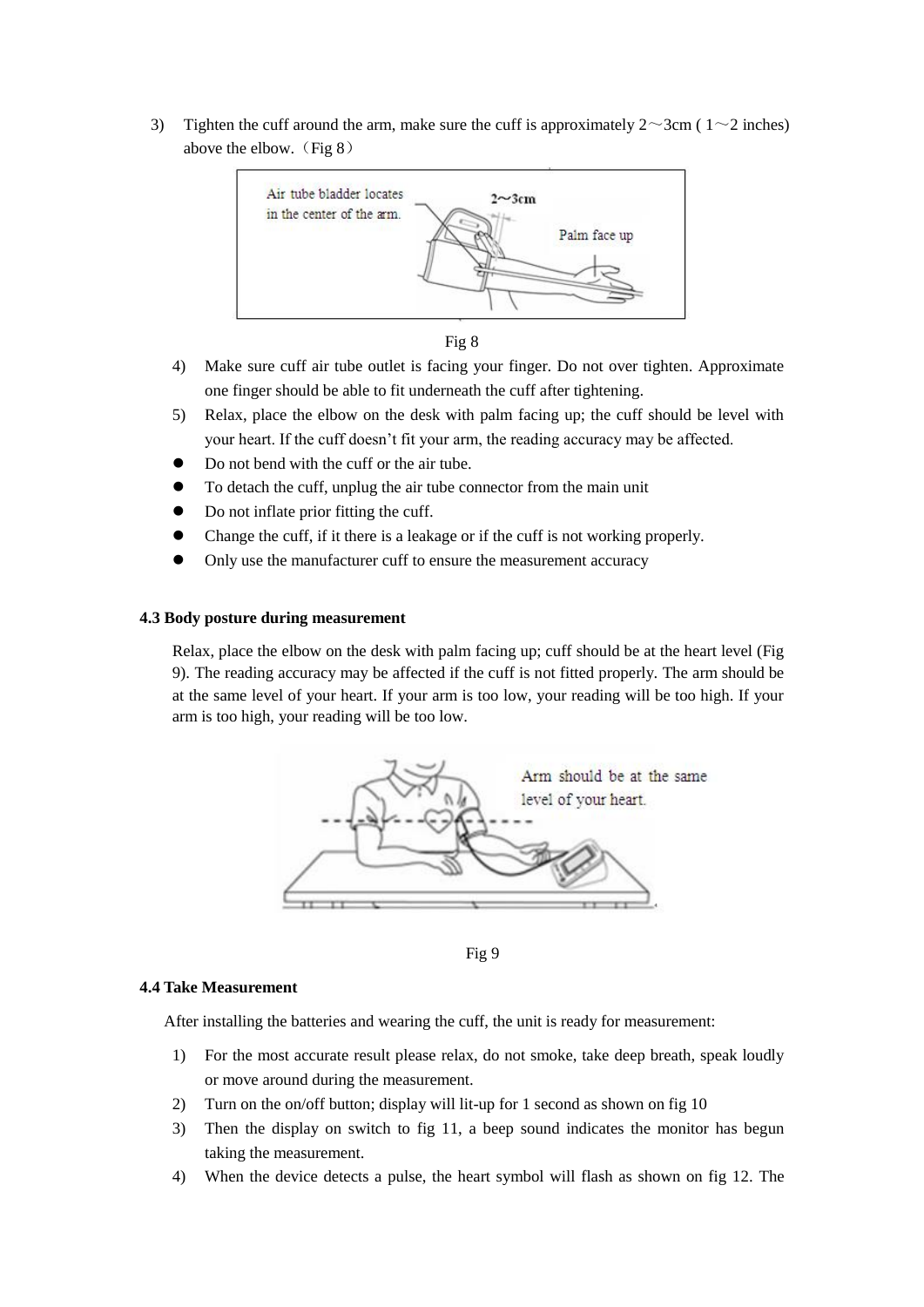cuff inflates, and your pulse and blood pressure measurement is taken.

- 5) When completing the test, the cuff will automatically deflate and the test result will display on the screen as shown on fig 13.
- 6) You may turn off the unit or compare with the previous results
- 7) Automatic shut off in 3 minutes.
- 8) If a problem occur during the test, "Err " will display on the screen.
- 9) In the end of measurement,  $\mathcal{P}$ , will display on the screen when irregular pulse is detected.



Notes:

- Do not self-diagnosis according to measurement results. Follow the instructions of your physician or licensed healthcare provider.
- The blood pressure monitor only will remind the end user on high blood pressure as follows: When the systolic pressure is greater or equal to 140mmHg and/or when the diastolic pressure is greater or equal to 90mmHg as abnormal. The display will flash to remind the end user of the blood pressure abnormality.
- If the device caused any discomfort during measurement or fail to perform as indicated, turn off the power or discontinue use.
- The time of the pressure reduced from 260mmHg (34.67kPa) to 15mmHg (2kPa) does not exceed 10s.
- $\bullet$  If cuff inflated up to 300 mmHg (40 kPa) doesn't stop, please remove the cuff or power off the unit

#### <span id="page-7-0"></span>**4.5 Bluetooth Connection and Data Transmission**

The Bluetooth can be turned on after the device is connected to the AC adapter or you have installed the batteries, the device can transmit data to the PHBP Blood Pressure App by Bluetooth.

Download and install the PHBP Blood Pressure App on your Android or iOS device

Please be sure that Bluetooth is turned on your device

Search for the PHBPB16TL on your device. Once the device is found select it for automatic pairing.

Start the PHBP Blood Pressure App and follow the directions included in App.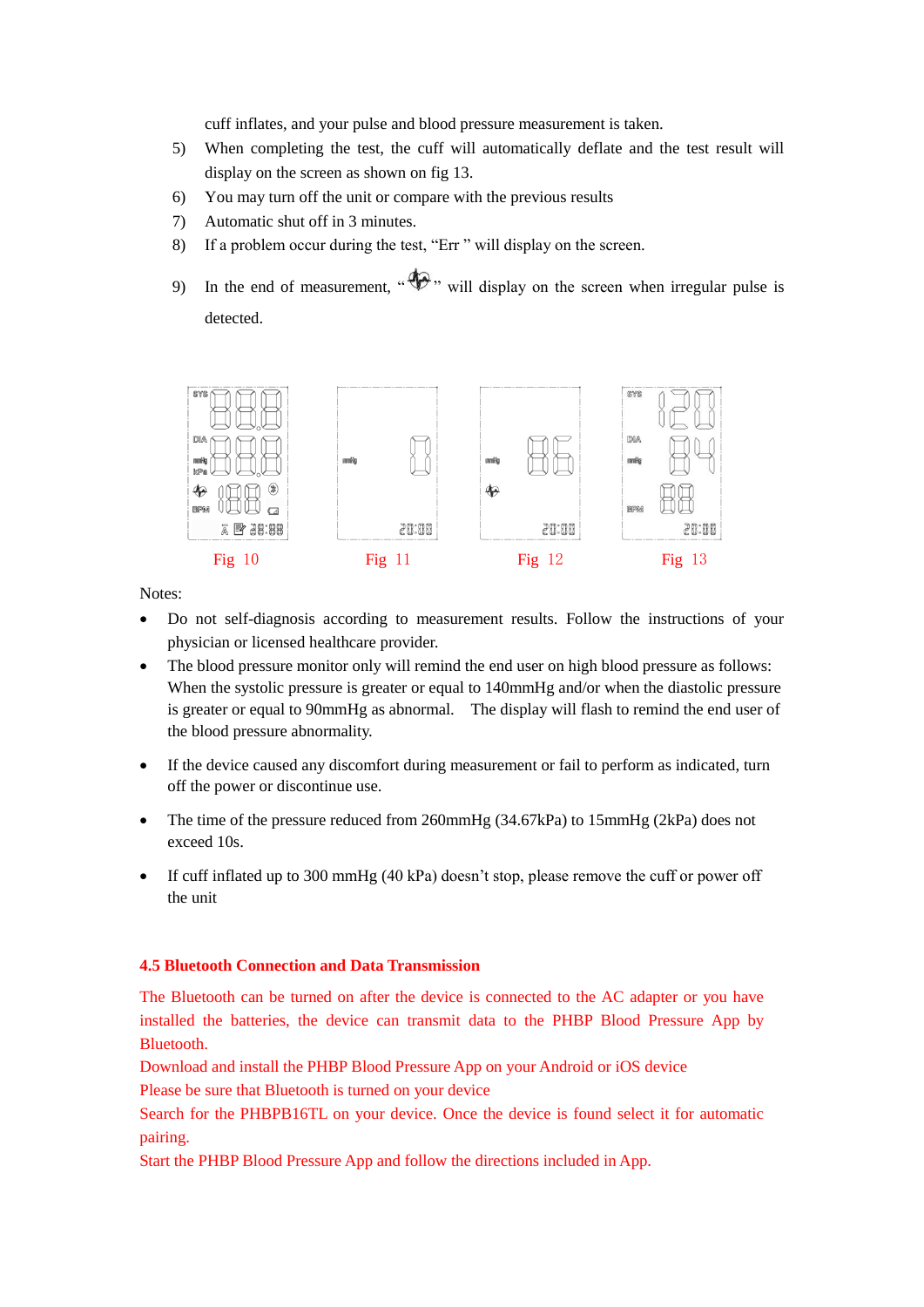## <span id="page-8-0"></span>**4.6 Memory**

The internal memory can hold up to 90 readings.

- 1) Memory Review
	- a)With monitor power off, hold the 【M】button to enter the memory mode.
	- b)The unit will display the most recent 3 set of data average
	- c)When holding the【M】button the user can view the data from the most recent date to the oldest date. When holding the【S】button the user can view vice versa.

Caution: Continuous holding the 【M】button will delete all the memory.

2) Delete memory data

- a) Enter into the memory mode.
- b) Press and hold the memory button until the "---" displayed, all the memory data will be deleted
- c) The unit will only delete the present set of memory data; the other set of memory data will not be affected.
- d) The device is not capable of deleting a single data entry
- e) Press the 【ON/OFF】 button exit the memory mode and turn off.

## <span id="page-8-1"></span>**5. Error Indication**

List of Error code.

| Error           | Cause                                                                     | How to correct                                                                                            |  |  |
|-----------------|---------------------------------------------------------------------------|-----------------------------------------------------------------------------------------------------------|--|--|
|                 | Power on, cuff inflation rate is too<br>low or main unit does not connect | (1)<br>Reconnect the air tube connector<br>with the main unit                                             |  |  |
| Er 30           | with the cuff.                                                            | (2)<br>Cuff or bladder leakage, if<br>necessary purchased a new one.                                      |  |  |
|                 |                                                                           | (3)<br>Confirm the cuff is wrapped up<br>correctly (ref 4), retake<br>the<br>measurement                  |  |  |
| Er <sub>2</sub> | Weak Signal or cuff is too loose                                          | Cuff too loose, Confirm the cuff is<br>wrapped up correctly $(\text{ref } 4.2)$ retake the<br>measurement |  |  |
| Er <sub>3</sub> | Heavy shock during the<br>measurement.                                    | Remain still, retake the measurement (ref<br>4.1)                                                         |  |  |
| Er <sub>5</sub> | Bad Signal, moving or talking<br>during the measurement                   | Remain still, retake the measurement (ref<br>4.1)                                                         |  |  |
| Er7             | Measurement abnormal.                                                     | Please retake the measurement.                                                                            |  |  |
| Lo              | Low battery power, cannot inflate                                         | Change battery $(\text{ref } 3.1)$                                                                        |  |  |

#### <span id="page-8-2"></span>**6. Trouble Shooting**

When the unit encounters malfunction during the use, refer to table below:

| Abnormal                                                            | How to correct |
|---------------------------------------------------------------------|----------------|
| After batteries installation, power $(1)$ Check batteries polarity. |                |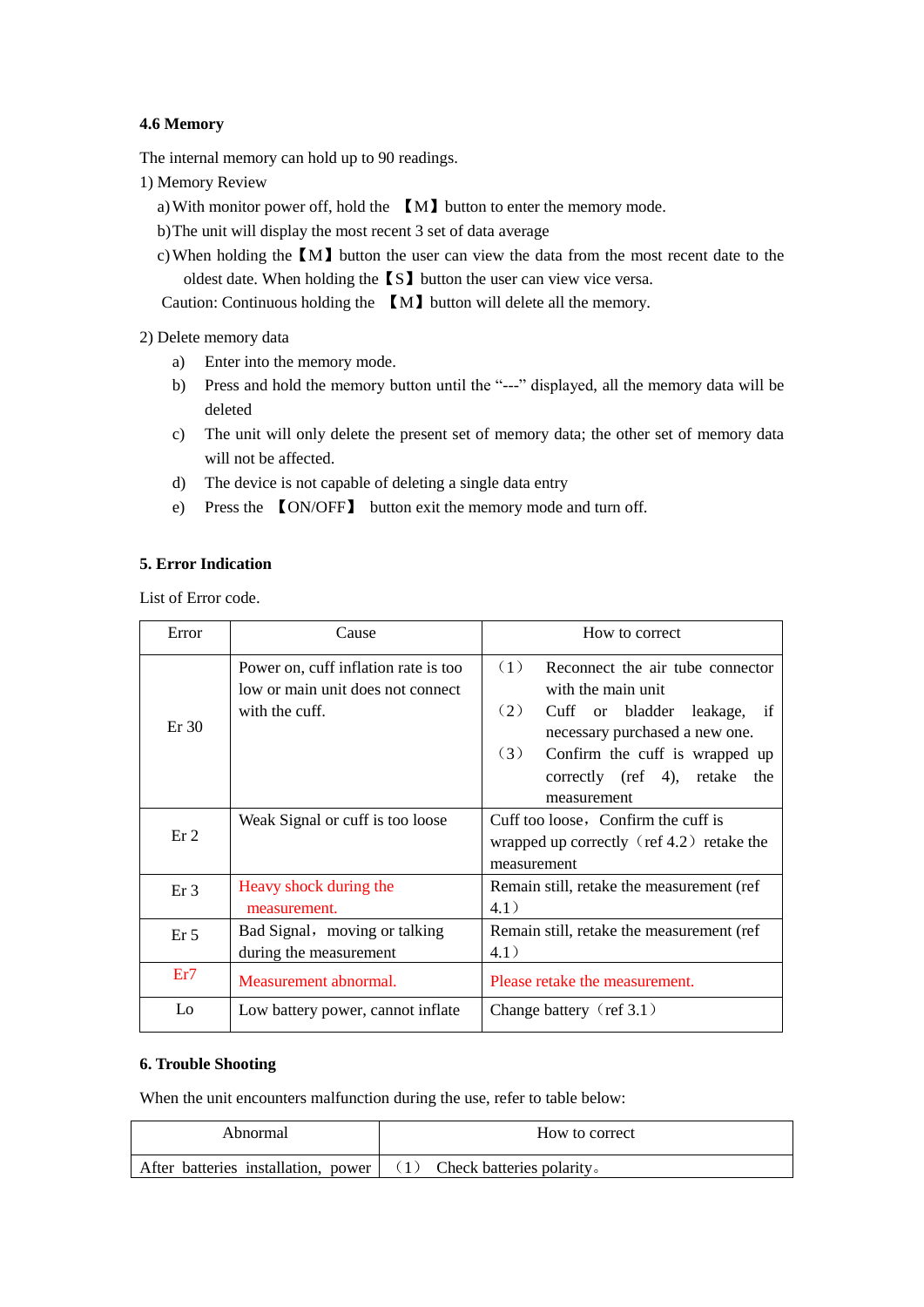| on, no display.                       | (2)<br>If still cannot power on, reinstall the batteries or   |
|---------------------------------------|---------------------------------------------------------------|
|                                       | change new batteries                                          |
|                                       | (1)<br>Confirm the cuff is wrapped up correctly.              |
|                                       | (2)<br>If the user clothing restricts the normal flow, please |
| Measured value are abnormally         | remove the obstructing clothing and retake the                |
| high or low                           | measurement                                                   |
|                                       | (3)<br>Relax, place the elbow on the desk with palm facing    |
|                                       | up; cuff should align with heart level. Retake the            |
|                                       | measurement                                                   |
| Cuff inflation rate is too low or     | (1)<br>Reconnect the air tube connector with the main unit    |
| does not inflate                      | (2)<br>Cuff or bladder leakage, if necessary purchased a      |
|                                       | new one.                                                      |
| Cuff deflates too quickly.            | (1)<br>Cuff too loose, confirm the cuff is wrapped up         |
|                                       | correctly <sub>o</sub>                                        |
|                                       | Blood pressure value is varied during the day which<br>(1)    |
| Measure value is different from the   | also will affect by the human emotional and physical          |
| hospital or the value is inconsistent | condition                                                     |
|                                       | (2)<br>Record the variance and consult to the doctor          |

\*If the above suggestion doesn't remediable, please dial Pyle Technical Support: 718-535-1800 ext: 279 for help.

## <span id="page-9-0"></span>**7. Specification**

| Description                             | Arm automatic blood pressure monitor                                                                                          | Model                                      | PHBPB16TL                                                                                           |
|-----------------------------------------|-------------------------------------------------------------------------------------------------------------------------------|--------------------------------------------|-----------------------------------------------------------------------------------------------------|
| Display                                 | <b>LCD</b> Digital Display                                                                                                    | Measuring<br>principle                     | Oscillometric Method                                                                                |
| Measurement<br>Range                    | Pressure: 0mmHg~280mmHg<br>$(0kPa - 37.3kPa)$<br>Pulse: 40 pulse/min ~180 pulse/min                                           | Accuracy                                   | $(\pm 0.4kPa)$<br>Pressure : $\pm 3$ mmHg<br>Pulse: $\pm 5\%$                                       |
| Memory                                  | 90 sets memory of measurement values.                                                                                         | Automatic<br>power off                     | Unattended 3 minutes                                                                                |
| Power source                            | 4 AAA Alkaline battery<br>AC Adapter $(AC 100~240 V)$                                                                         | <b>Battery Life</b>                        | Approx 200 measurements                                                                             |
| Protection<br>against electric<br>shock | Type BF                                                                                                                       | IP classification                          | IP21                                                                                                |
| Operating<br>Environment                | Temperature: $+41F^{\sim}+104F$ ;<br>Humidity: $\leq 93\%$<br>Pressure: $70.0$ kPa $\sim$ 106.0kPa<br>Altitude: $\leq 3000$ m | Storage<br>and<br>transport<br>Environment | Temperature: $-13F^{\sim}+150F$ ;<br>Humidity: $10\% \sim 95\%$<br>Pressure:50.0kPa $\sim$ 106.0kPa |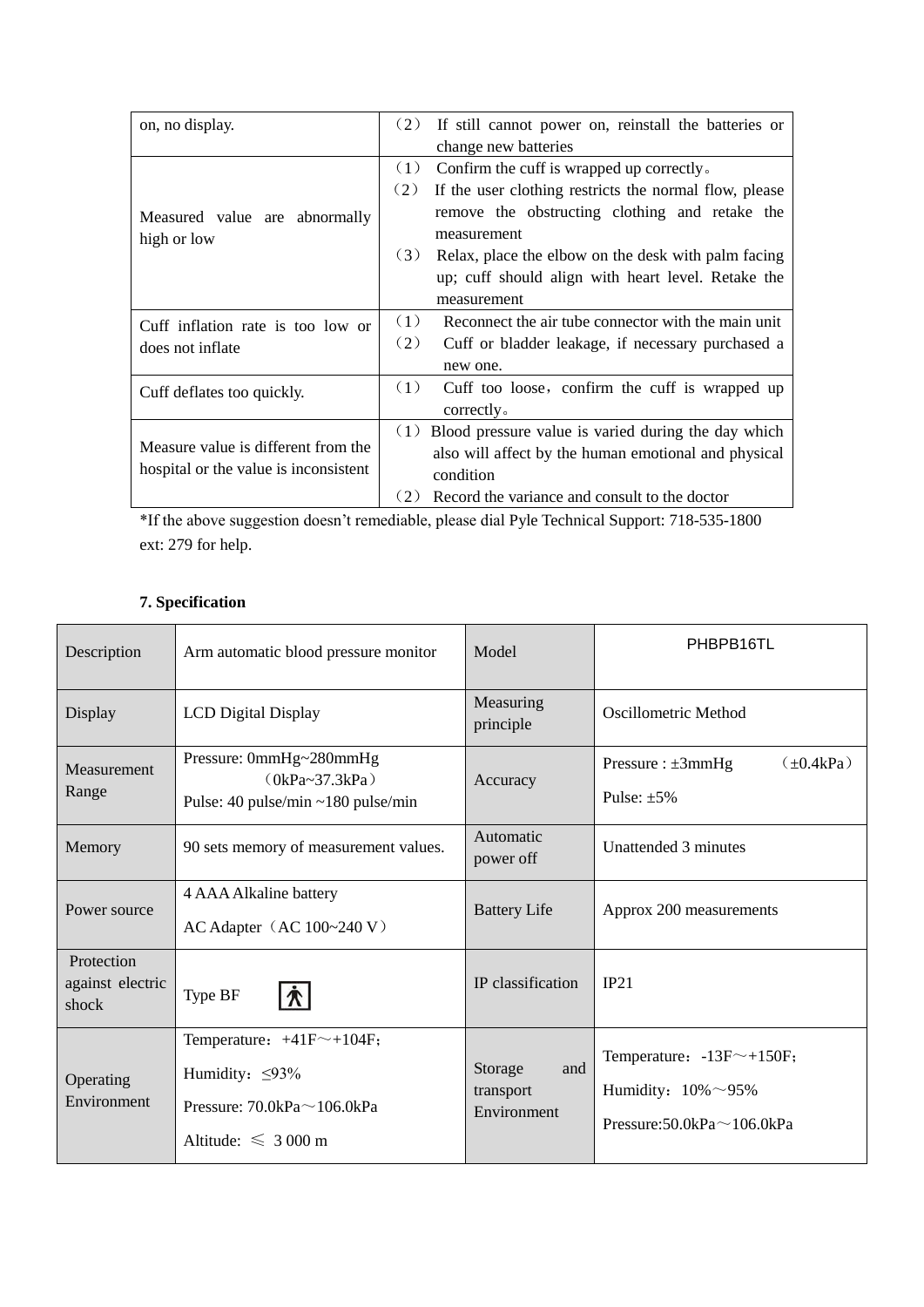| Weight                 | 270g (Without batteries) |                              | <b>Size</b>     | $6.3" \times 3" \times 1.5"$                                                    |
|------------------------|--------------------------|------------------------------|-----------------|---------------------------------------------------------------------------------|
|                        | <b>Body</b>              | five years or 10000<br>times |                 | Cuff(Applicable arm circumference:<br>$8.6"$ to 14" inches)                     |
| Life<br>time<br>(Body) | Cuff                     | 10000 times                  | <b>Contents</b> | · AC Adapter (Optional)<br>4 A AA alkaline batteries<br>Storage case (Optional) |
|                        | AC<br>Adapter            | 50000 hours                  |                 | Instruction Manual<br>Guarantee Card                                            |

This unit is intended for home use and the specification may be changed without prior notice. Please dispose of the batteries according to local regulations.

## **Important information regarding Electro Magnetic Compatibility (EMC)**

With the increased number of electronic devices such as PC's and mobile (cellular) telephones. medical devices in use may be susceptible to electromagnetic interference from other devices. Electromagnetic interference may result in incorrect operation of the medical device and create a potentially unsafe situation.

In order to regulate the requirements for EMC (Electro Magnetic Compatibility) with the aim to prevent unsafe product situation, the IEC60601-1-2 standard has been implemented. This standard defines the levels of immunity to electromagnetic interferences as well as maximum levels of electromagnetic emissions for medical devices.

This medical device manufactured by pump conforms to this IEC60601-1-2:2007 standard for both immunity and emissions.

Nevertheless, special precautions need to be observed:

·Do not use mobile (cellular) telephones and other devices, which generate strong electrical or electromagnetic fields, near the medical device. This may result in incorrect operation of the unit and create a potentially unsafe situation. Recommendation is to keep a minimum distance

of 7 m. Verify correct operation of the device in case the distance is shorter.

Further documentation in accordance with IEC60601-1-2:2007 is available at pump at the address mentioned in this user manual.

#### **Guidance and manufacturer's declaration**

**Guidance and manufacturer's declaration – electromagnetic emissions** The [EQUIPMENT or SYSTEM] is intended for use in the electromagnetic environment specified below. The customer or the user of the [EQUIPMENT or SYSTEM] should assure that it is used in such an environment.

| <b>Emissions test</b>               | <b>Compliance</b> | Electromagnetic environment - guidance                                                                                                                                                                  |
|-------------------------------------|-------------------|---------------------------------------------------------------------------------------------------------------------------------------------------------------------------------------------------------|
| RF emissions<br>CISPR <sub>11</sub> | Group 1           | The [EQUIPMENT or SYSTEM] uses RF energy<br>only for its internal function. Therefore, its RF<br>emissions are very low and are not likely to cause<br>any interference in nearby electronic equipment. |
| RF emissions<br>CISPR 11            | Class B           |                                                                                                                                                                                                         |
| Harmonic emissions<br>IEC 61000-3-2 | Not applicable    |                                                                                                                                                                                                         |
| Voltage<br>fluctuations/flicker     | Not applicable    |                                                                                                                                                                                                         |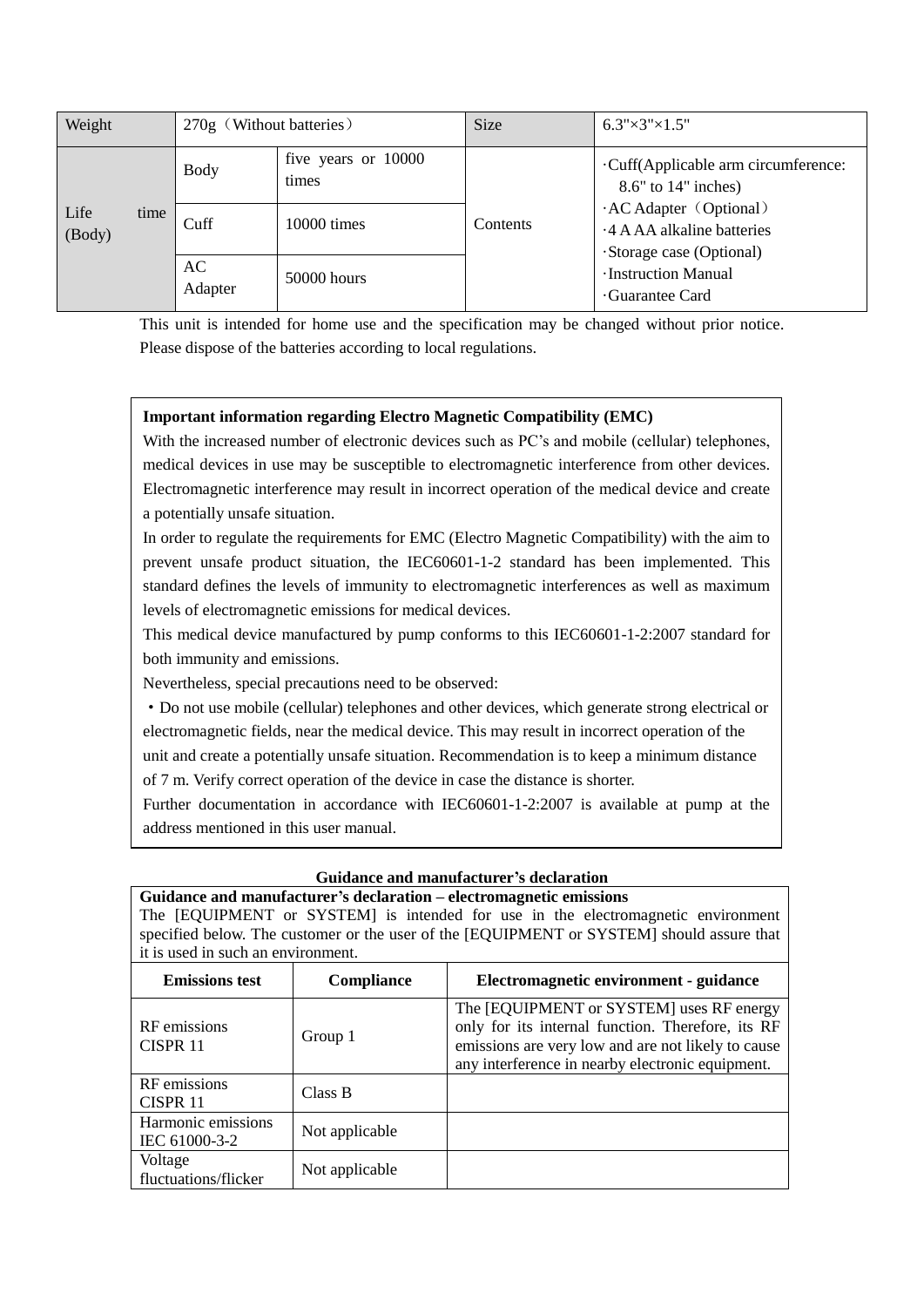| emissions                                              |  |  |
|--------------------------------------------------------|--|--|
| $0.1000 - 3 - 3$<br>$\overline{\phantom{a}}$<br>ப<br>. |  |  |

| Guidance and manufacturer's declaration – electromagnetic immunity<br>The [EQUIPMENT or SYSTEM] is intended for use in the electromagnetic environment specified |                                                                                                                                                                                                       |                                      |                                                                                                                                                                                                                                                                                                                                                                            |
|------------------------------------------------------------------------------------------------------------------------------------------------------------------|-------------------------------------------------------------------------------------------------------------------------------------------------------------------------------------------------------|--------------------------------------|----------------------------------------------------------------------------------------------------------------------------------------------------------------------------------------------------------------------------------------------------------------------------------------------------------------------------------------------------------------------------|
|                                                                                                                                                                  |                                                                                                                                                                                                       |                                      | below. The customer or the user of the [EQUIPMENT or SYSTEM] should assure that it is used                                                                                                                                                                                                                                                                                 |
| in such an environment.                                                                                                                                          |                                                                                                                                                                                                       |                                      |                                                                                                                                                                                                                                                                                                                                                                            |
| <b>Immunity</b>                                                                                                                                                  | <b>IEC 60601 test</b>                                                                                                                                                                                 | Compliance                           | Electromagnetic environment -                                                                                                                                                                                                                                                                                                                                              |
| test                                                                                                                                                             | level                                                                                                                                                                                                 | level                                | guidance                                                                                                                                                                                                                                                                                                                                                                   |
| Electrostatic<br>discharge<br>(ESD)<br><b>IEC</b><br>61000-4-2                                                                                                   | $\pm$ 6 kV contact<br>$\pm$ 8 kV air                                                                                                                                                                  | $\pm$ 6 kV contact<br>$\pm$ 8 kV air | Floors should be wood, concrete or<br>ceramic tile. If floors are covered with<br>synthetic material, the relative humidity<br>should be at least 30%. If ESD interfere<br>with the operation of equipment, counter<br>such<br>as<br>wrist<br>measurements<br>strap,<br>grounding shall be considered.                                                                     |
| Electrical fast<br>transient/burst<br><b>IEC</b><br>61000-4-4                                                                                                    | $\pm$ 2 kV for power<br>supply lines<br>$+$ 1<br>kV<br>for<br>input/output lines                                                                                                                      | Not applicable                       | Mains power quality should be that of a<br>commercial<br>typical<br>hospital<br><b>or</b><br>environment.                                                                                                                                                                                                                                                                  |
| Surge<br><b>IEC</b><br>61000-4-5                                                                                                                                 | 士<br>kV<br>$\mathbf{1}$<br>differential mode<br>$\pm$ 2 kV common<br>mode                                                                                                                             | Not applicable                       | Mains power quality should be that of a<br>typical<br>commercial<br>hospital<br><b>or</b><br>environment.                                                                                                                                                                                                                                                                  |
| Voltage dips,<br>short<br>interruptions<br>voltage<br>and<br>variations on<br>power supply<br>input lines<br><b>IEC</b><br>61000-4-11                            | $< 5\%$ UT<br>$($ >95% dip in UT)<br>for 0.5 cycle<br>40% UT<br>$(60\%$ dip in UT)<br>for 5 cycles<br>70% UT<br>$(30\%$ dip in UT)<br>for 25 cycles<br>$< 5\%$ UT<br>$($ >95% dip in UT)<br>for 5 sec | Not applicable                       | Mains power quality should be that of a<br>typical<br>commercial<br>hospital<br><b>or</b><br>environment.<br>If<br>the<br>the<br>of<br>user<br>[equipment or system] requires continued<br>operation<br>during<br>power<br>mains<br>interruptions, it is recommended that the<br>[equipment or system] be powered from<br>an uninterruptible power supply or a<br>battery. |
| Power<br>frequency<br>(50/60)<br>Hz)<br>magnetic<br>field<br><b>IEC</b><br>61000-4-8                                                                             | 3 A/m                                                                                                                                                                                                 | 3 A/m                                | Power frequency magnetic fields should<br>be at levels characteristic of a typical<br>location in a typical commercial or<br>hospital environment.                                                                                                                                                                                                                         |

## **Guidance and manufacturer's declaration – electromagnetic immunity – for EQUIPMENT and SYSTEMS that are not LIFE – SUPPORTING**

| Guidance and manufacturer's declaration – electromagnetic immunity<br>The [EQUIPMENT or SYSTEM] is intended for use in the electromagnetic environment<br>specified below. The customer or the user of the [EQUIPMENT or SYSTEM] should assure that<br>it is used in such an environment. |                             |    |                                                                                                                   |  |
|-------------------------------------------------------------------------------------------------------------------------------------------------------------------------------------------------------------------------------------------------------------------------------------------|-----------------------------|----|-------------------------------------------------------------------------------------------------------------------|--|
| <b>Compliance</b><br>Electromagnetic environment -<br><b>IEC 60601 test</b><br><b>Immunity test</b><br>level<br>guidance<br>level                                                                                                                                                         |                             |    |                                                                                                                   |  |
| <b>Conducted RF</b><br>IEC 61000-4-6                                                                                                                                                                                                                                                      | 3 Vrms<br>150 kHz to 80 MHz | 3V | Portable<br><b>RF</b><br>mobile<br>and<br>communications equipment should be<br>used no closer to any part of the |  |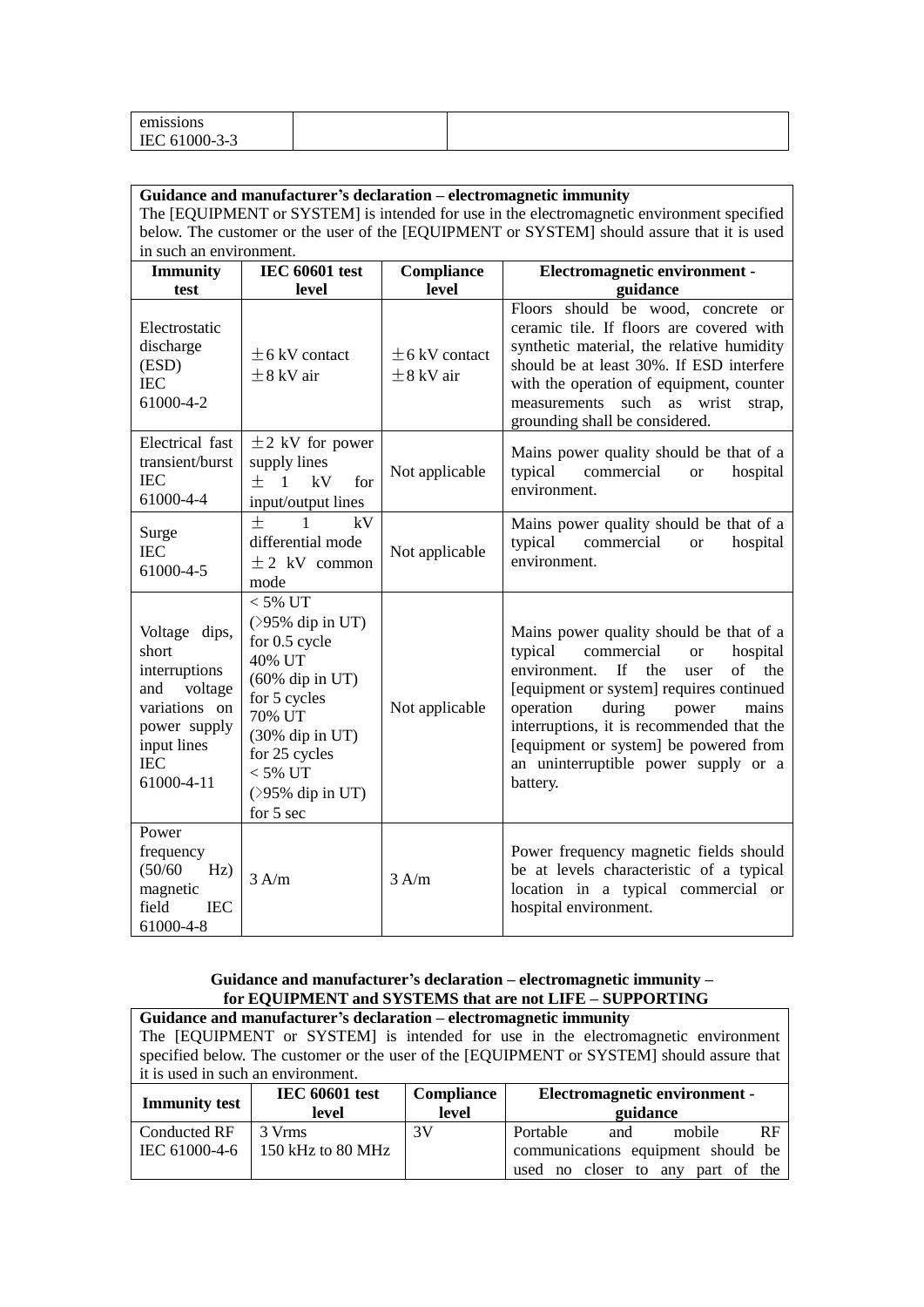| Radiated RF<br>IEC 61000-4-3 | 3 V/m<br>80 MHz to 2.5 GHz | 3V/m | [EQUIPMENT or SYSTEM], including<br>than<br>cables,<br>the<br>recommended |
|------------------------------|----------------------------|------|---------------------------------------------------------------------------|
|                              |                            |      | separation distance calculated from the                                   |
|                              |                            |      | equation applicable to the frequency or                                   |
|                              |                            |      | the transmitter.                                                          |
|                              |                            |      | Recommended separation distance                                           |
|                              |                            |      | $d = 1.2 \sqrt{p}$                                                        |
|                              |                            |      | $d = 1.2 \sqrt{p}$ 80 MHz to 800 MHz                                      |
|                              |                            |      | $d = 2.3 \sqrt{p}$ 800 MHz to 2.5 GHz                                     |
|                              |                            |      | Where P is the maximum output power                                       |
|                              |                            |      | rating of the transmitter in watts (W)                                    |
|                              |                            |      | according to<br>the<br>transmitter                                        |
|                              |                            |      | manufacturer and d is the recommended                                     |
|                              |                            |      | separation distance in meters (m).                                        |
|                              |                            |      | Field<br>strengths from<br>RF<br>fixed                                    |
|                              |                            |      | transmitters, as determined by an                                         |
|                              |                            |      | electromagnetic site survey, should be                                    |
|                              |                            |      | less than the compliance level in each                                    |
|                              |                            |      | frequency range.                                                          |
|                              |                            |      | Interference may occur in the vicinity of                                 |
|                              |                            |      | equipment marked with the following                                       |
|                              |                            |      | symbol:                                                                   |
|                              |                            |      |                                                                           |
|                              |                            |      |                                                                           |

Recommended separation distances between portable and mobile RF communications equipment and the EQUIPMENT or SYSTEM – For EQUIPMENT and SYSTEMS that are not LIFE – SUPPORTING

**Recommended separation distances between portable and mobile RF communications equipment and the [EQUIPMENT or SYSTEM]**

The [EQUIPMENT or SYSTEM] is intended for use in an electromagnetic environment in which radiated RF disturbances are controlled. The customer or the user of the [EQUIPMENT or SYSTEM] can help prevent electromagnetic interference by maintaining a minimum distance between portable and mobile RF communications equipment (transmitters) and the [EQUIPMENT or SYSTEM] as recommended below, according to the maximum output power of the communications equipment.

| Rated maximum                       | Separation distance according to frequency of transmitter<br>m |                                          |                                           |  |
|-------------------------------------|----------------------------------------------------------------|------------------------------------------|-------------------------------------------|--|
| output power of<br>transmitter<br>W | 150 kHz to 80 MHz<br>$d = 1.16 \sqrt{p}$                       | 80 MHz to 800 MHz<br>$d = 1.16 \sqrt{p}$ | 800 MHz to 2.5 GHz<br>$d = 2.33 \sqrt{p}$ |  |
| 0.01                                | 0.12                                                           | 0.12                                     | 0.23                                      |  |
| 0.1                                 | 0.38                                                           | 0.38                                     | 0.73                                      |  |
|                                     | 1.2                                                            | 1.2                                      | 2.3                                       |  |
| 10                                  | 3.8                                                            | 3.8                                      | 7.3                                       |  |
| 100                                 | 12                                                             | 12                                       | 23                                        |  |

For transmitters rated at a maximum output power not listed above, the recommended separation distance d in meters (m) can be estimated using the equation applicable to the frequency of the transmitter, where P is the maximum output power rating of the transmitter in watts (W) according to the transmitter manufacturer.

NOTE 1 At 80 MHz and 800 MHz, the separation distance for the higher frequency range applies.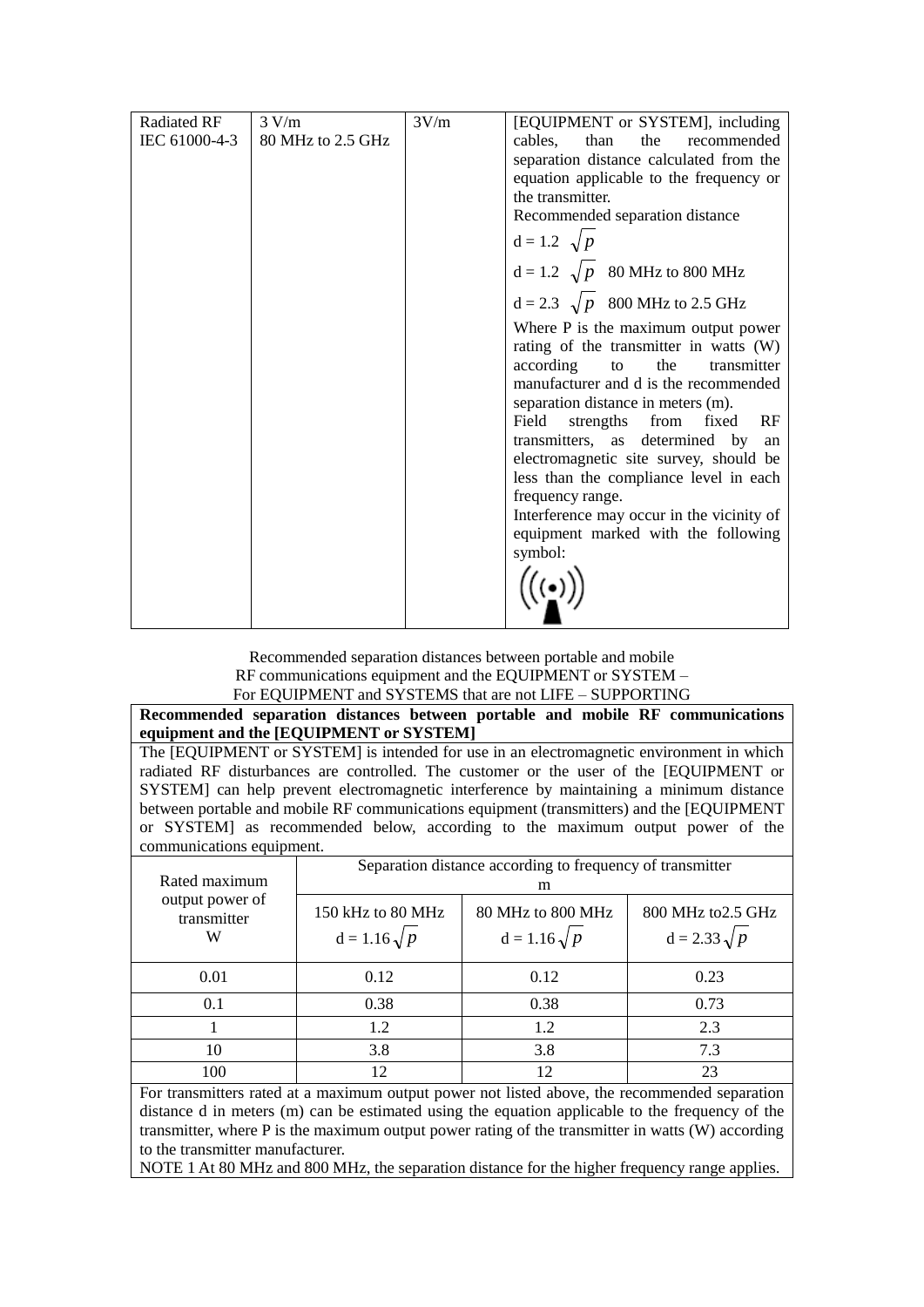NOTE 2 These guidelines may not apply in all situations. Electromagnetic propagation is affected by absorption and reflection from structures, objects and people.

#### <span id="page-13-0"></span>**8**.**About Blood Pressure**

#### <span id="page-13-1"></span>**8.1 What is Blood Pressure?**

Blood pressure (BP) is the [pressure](http://en.wikipedia.org/wiki/Pressure) exerted by circulating [blood](http://en.wikipedia.org/wiki/Blood) upon the walls of [blood vessels,](http://en.wikipedia.org/wiki/Blood_vessel) and is one of the principal [vital signs.](http://en.wikipedia.org/wiki/Vital_signs)

Two pressures are measured for a [blood pressure reading:](http://blood-pressure.emedtv.com/blood-pressure/blood-pressure-readings.html)

- Systolic blood pressure is a measure of blood pressure while the heart is beating.
- Diastolic pressure is a measure of blood pressure while the heart is relaxed.

#### <span id="page-13-2"></span>**8.2 What is high blood pressure?**

High blood pressure, also known as HBP or hypertension, is a widely misunderstood medical condition. Some people think that those with hypertension are tense, nervous or hyperactive, but hypertension has nothing to do with personality traits. The truth is, you can be a calm, relaxed person and still have HBP. Let's look at the facts about blood pressure so you can better understand how your body works and why it is smart to start protecting yourself now, no matter what your blood pressure numbers are.

By keeping your blood pressure in the healthy range, you are:

- Reducing your risk of your vascular walls becoming overstretched and injured
- Reducing your risk of your heart having to pump harder to compensate for blockages
- Protecting your entire body so that your tissue receives regular supplies of blood that is rich in the oxygen it needs

According to World Health organization standard, the blood pressure level classification and definition as following:

| Category                   | Systolic (mmHg)      | Diastolic (mmHg) |  |  |
|----------------------------|----------------------|------------------|--|--|
| Desirable                  | < 120<br>and         | < 80             |  |  |
| <b>Normal</b>              | 120-129<br>and/or    | 80-84            |  |  |
| Pre hypertension           | 130-139<br>and/or    | 85-89            |  |  |
| Hypertension:              | >140<br>and/or       | >90              |  |  |
| Stage 1 Hypertension       | 140-159<br>and/or    | 90-99            |  |  |
| Stage 2 Hypertension       | 160-179<br>and/or    | 100-109          |  |  |
| <b>Hypertensive Crisis</b> | and/or<br>$\geq$ 180 | $\geq$ 110       |  |  |

These categories were defined by the American Heart Association. This chart applies to adults age 20 and older.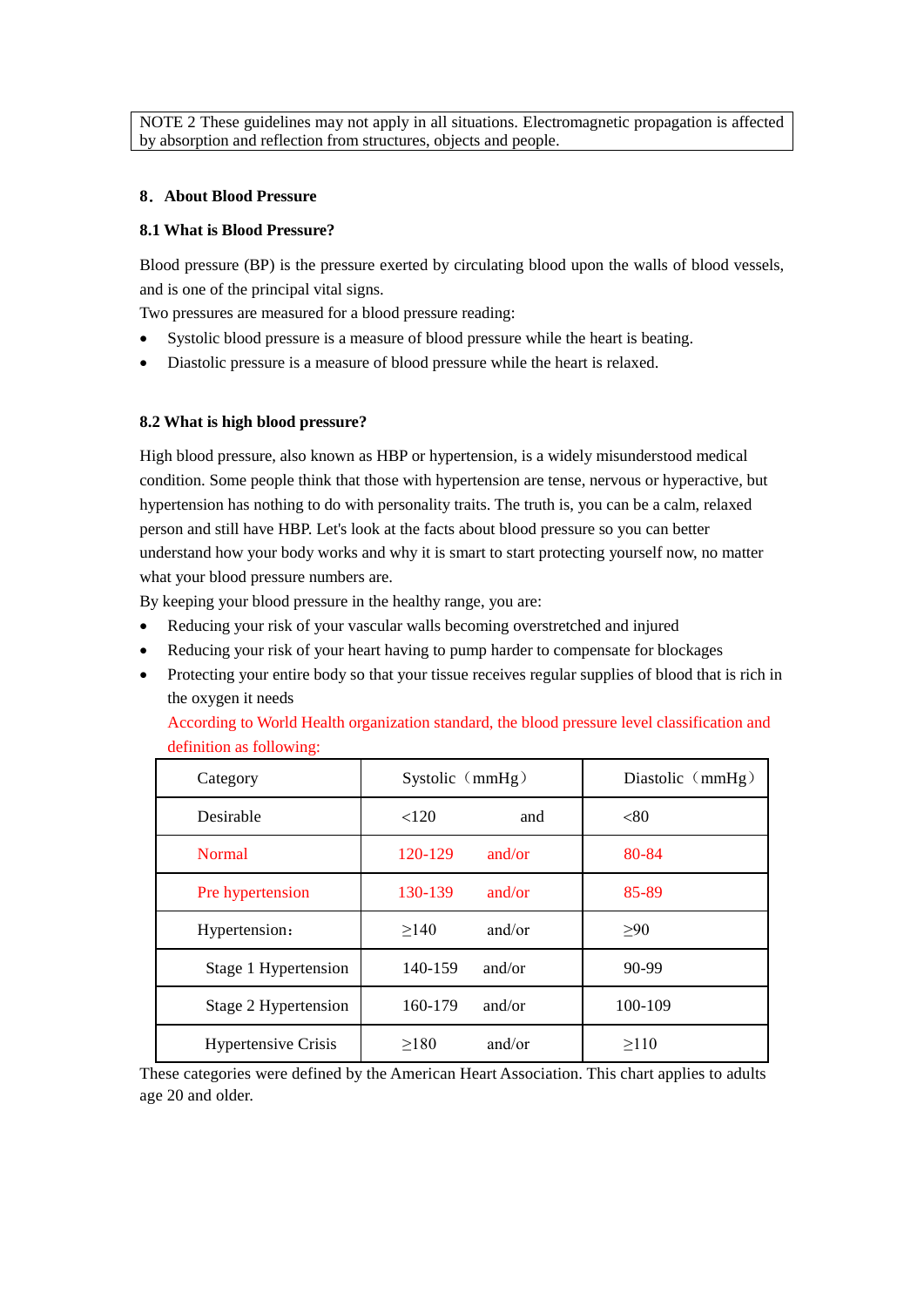#### <span id="page-14-0"></span>**8.3 What is morning hypertension (morning surge)?**

Morning high blood pressure or morning surge is defined as the weekly average for morning blood pressure reading measured within 1 hour to 2 hours after awakening in the morning and exceeding 135/85mm Hg. Studies have shown that exaggerated morning blood pressure surge is a risk for cardiovascular events which includes ischemic and hemorrhagic stroke. Cardiovascular events have been shown to be exaggerated in the morning to coincide with morning high blood pressure. In fact heart attack, stroke and heart failure have been shown to fall particularly on a Monday amongst all the other days of the week.

Organ damage and diabetic complications have also been shown to be linked with morning blood pressure surges just in the same way as small artery disease and multiple celebral infarcts in elder members of society. Morning high blood pressure has shown some correlation with initial stage and progression of atherosclerosis. Patients with well controlled blood pressure may still have high morning [blood pressure](http://www.hypertension-bloodpressure-center.com/) and this happens in 50% of the cases. Patients with morning hypertension have a 78% more chance of stroke compared with 48% of other hypertensive patients without morning high blood pressure. Morning hypertension has also been associated with changes in heart size and rhythm. This may lead to heart attack or heart failure. Morning Hypertension can only detect within 1 hour to 2 hours after awakening, recommended user monitor their own blood pressure at home.

#### <span id="page-14-1"></span>**Reference Standard**

·IEC 60601-1:2005 Medical electrical equipment-Part1: General requirements for safety and essential performance.

·IEC 60601-1-2:2007 Medical electrical equipment – Part 1-2: General requirements for basic safety and essential performance – Collateral standard: Electromagnetic compatibility – Requirements and tests

· EN 1060-1:1995+A2:2009 Non-invasive sphygmomanometers – parts1: General requirements

· EN 1060-3:1997+A2:2009 Non-invasive sphygmomanometers – parts3: Supplementary requirements for electro-mechanical blood pressure measuring systems.

· ANSI/AAMI SP-10:2002+A1:2003+A2: 2006/(R)2008 Manual, electronic, or automated sphygmomanometers

·ANSI/AAMI/ISO 81060-2-2009 Non-invasive sphygmomanometers-Part 2:Clinical validation of automated measurement type